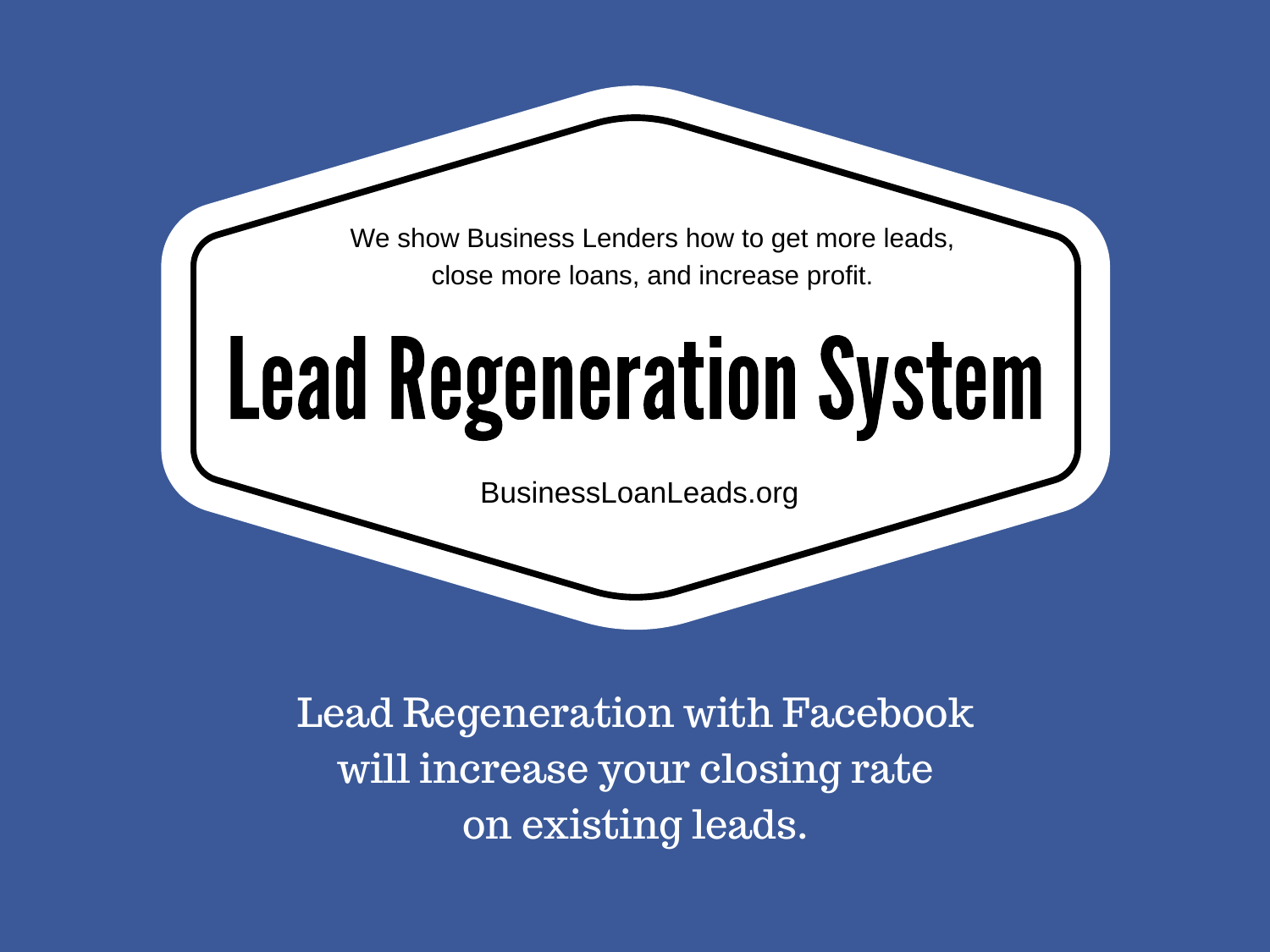### Lead Regeneration System How to find your lead custom audiences. Gather this information first:

1. Look at your current lead database and download as a CSV file. PRO TIP segment your database to create audiences. For instance, segment on industry types, years in business or any other information that differentiates the audience. This will allow you to create ads specifically for each group.

2. Web site traffic. Install the Facebook pixel on your website to track and target those that are visiting your website.

3. Your personal and professional email. You have a lot of email addresses that are in your business and personal email accounts, utilize them. Download them as a CSV and create a custom audience for personal and professional emails.

4. **LinkedIn hack!** Download all of your contact emails from LinkedIn. This can be a goldmine and produce high-value leads.

5. Interactions with to your Facebook Page. Let's not count this one out. This audience builds rapidly over time. Be sure to include this in the mix.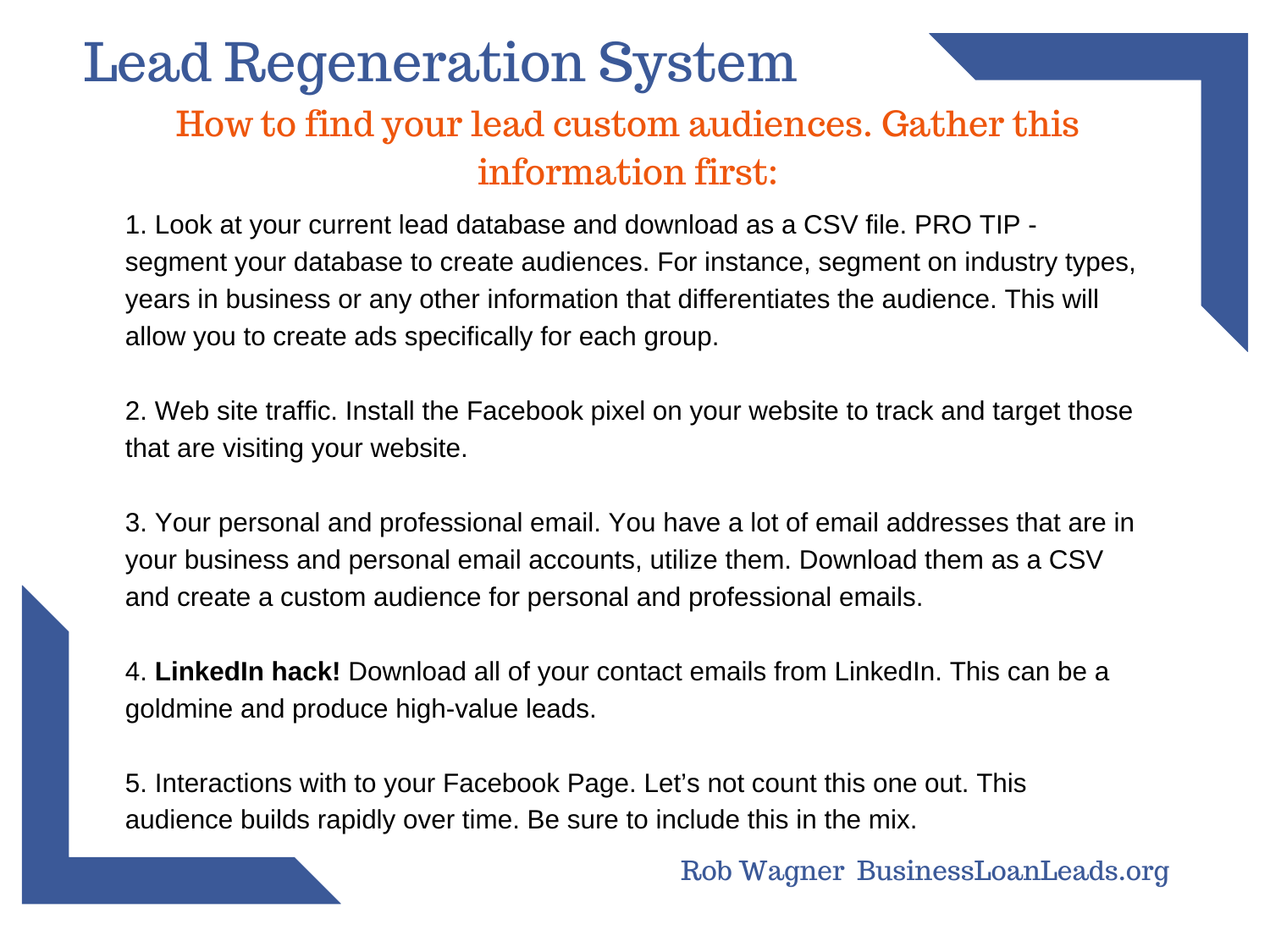### How to implement the Lead Regeneration System step by step guide.

1. First, you need a **Facebook business page**. WHAT? You do have a Facebook business page right? If not get this set up right away. You can not do any targeting or ads without it!

2. **Install the pixel** on your website. If you have a webmaster or a programmer now is the time to get this done. PRO TIP- if you have WordPress use a simple plugin like "AddFunc Head & Footer Code" or "Insert Headers and Footers," the install is straightforward. Don't forget to check and make sure it is working properly by installing Facebook Pixel Helper for Chrome browsers. With Facebook Pixel Helper installed you can see if a page has the pixel installed correctly.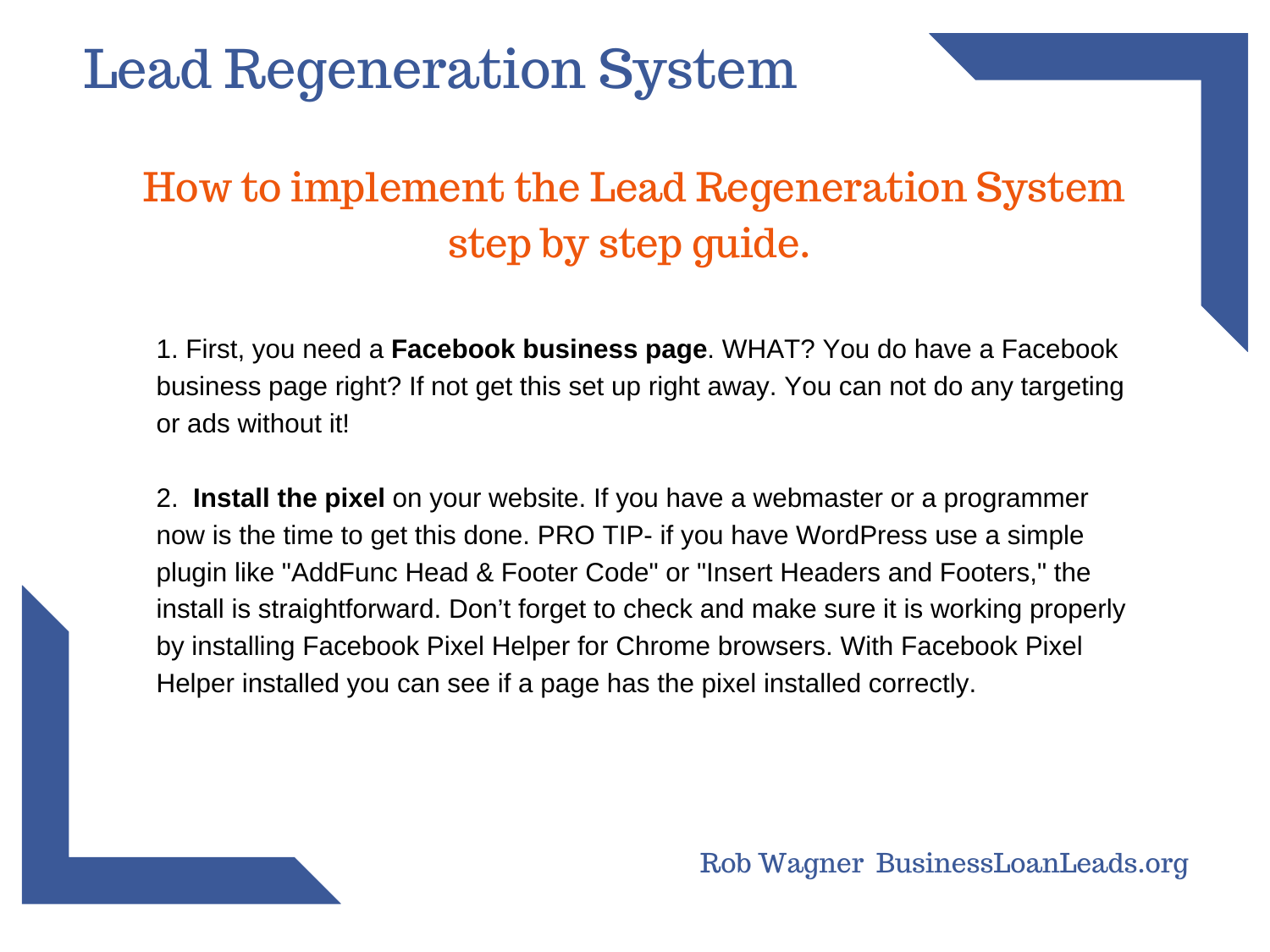**3. Log into Ads Manager and navigate to Audiences.**

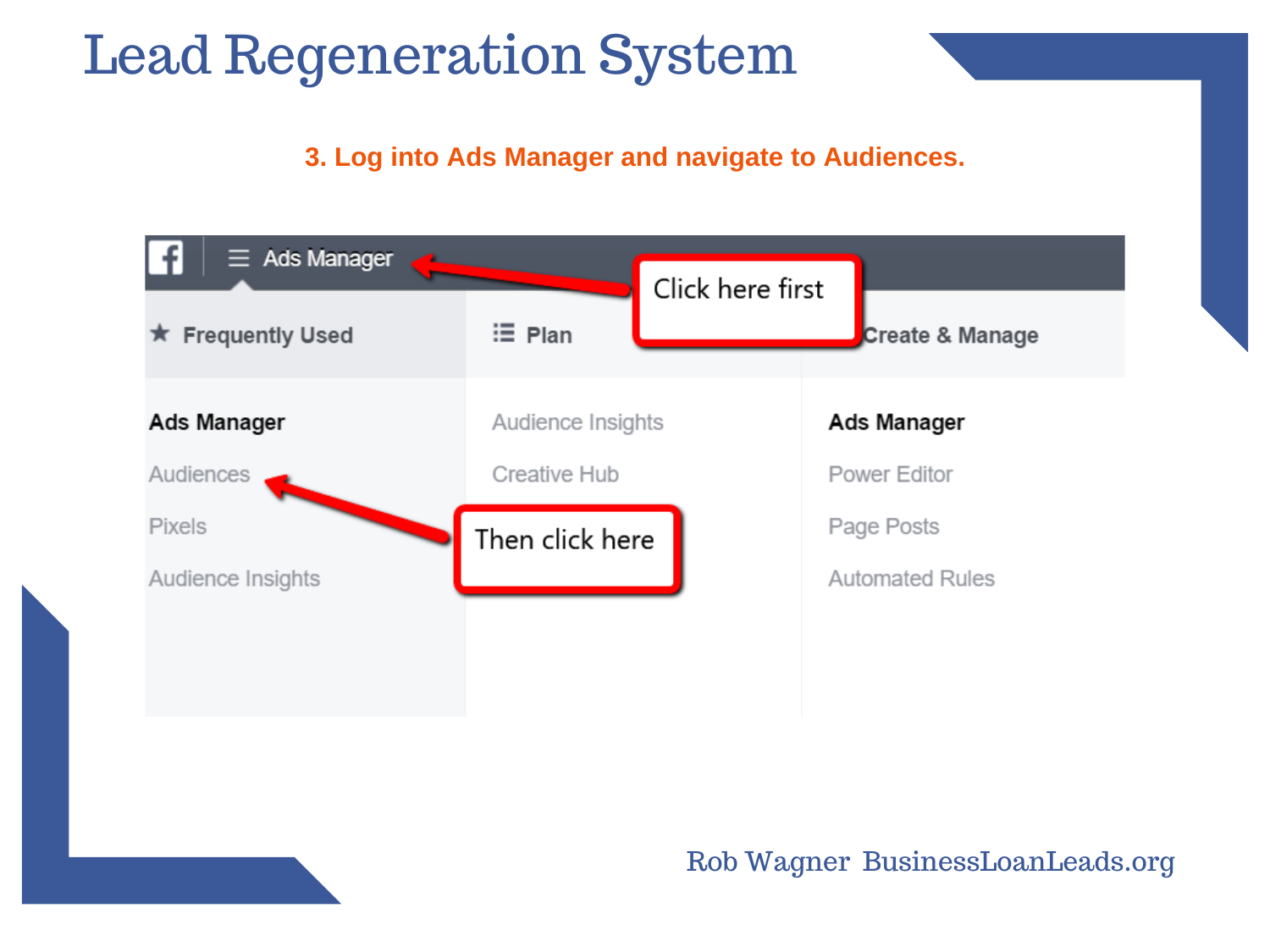#### **4. Click on the blue button that says Create Audience.**

| Create Audience ▼<br>$=$ Filters $\blacktriangledown$<br>Customize Columns ▼ | <b>Create Ad</b><br>Actions $\blacktriangledown$ |
|------------------------------------------------------------------------------|--------------------------------------------------|
| Name                                                                         | <b>Type</b>                                      |
| Upload From CRM                                                              | Custom Audience<br>Customer List                 |
| Visits to bll FB page<br>Anyone who visits the Facebook page                 | Custom Audience<br>Engagement                    |
| Lookalike (US, 1%) - Visits to eBLL                                          | Lookalike<br>Custom Audience: Vis                |
| return policy video views                                                    | Custom Audience<br>Engagement - Video            |
| Just people who landing on the thank you page                                | Custom Audience<br>Website                       |
| Visit site and did not hit thank you page                                    | Custom Audience<br>Website                       |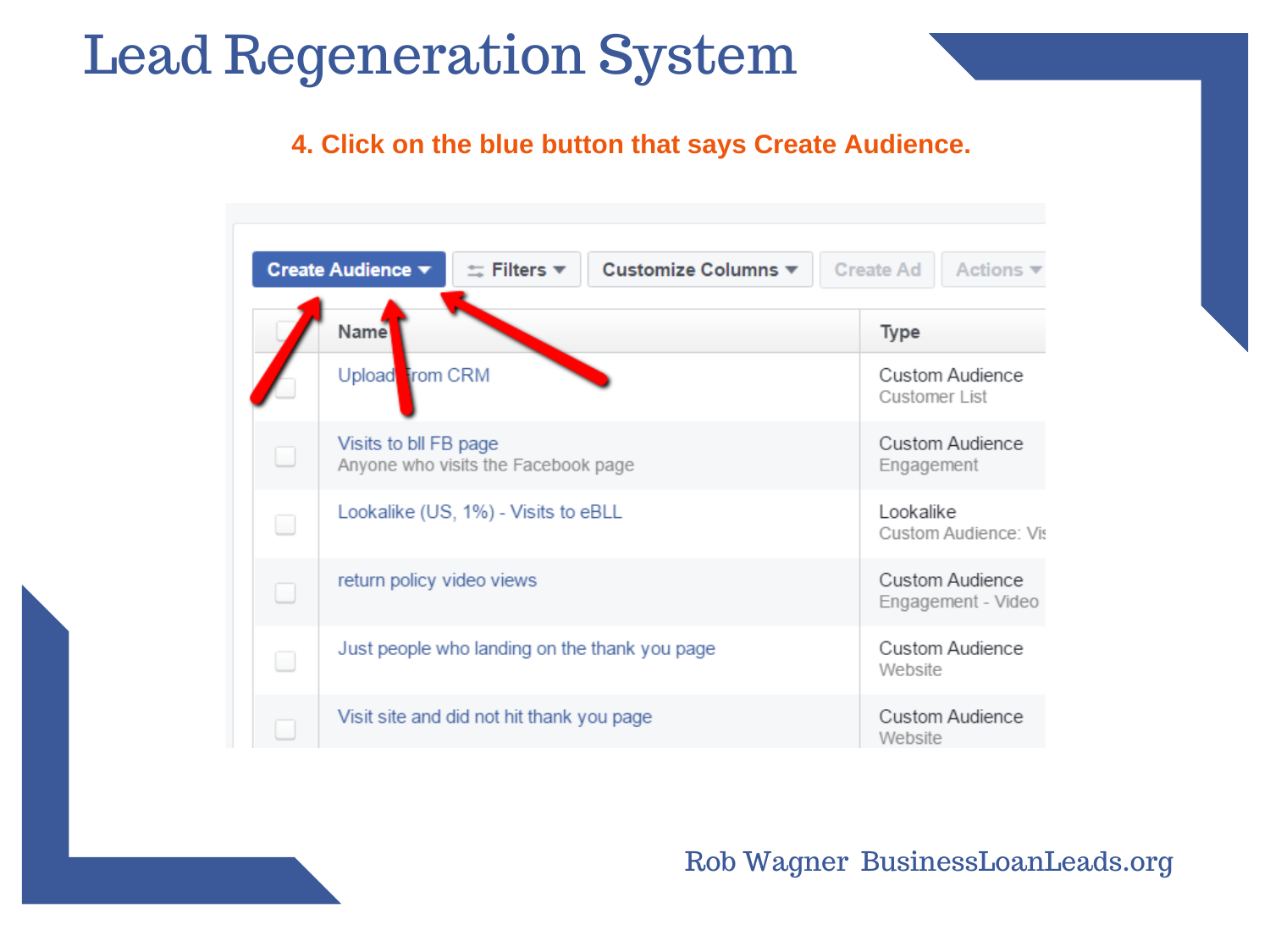**5. It will ask you if you want to create a Custom Audience or a Lookalike Audience, click Custom Audience**. Choose Custom File for personal email, business email, LinkedIn, and your database. For visits to your website pick Website Traffic. Visits to your Facebook page pick Engagement on Facebook.

|  | Create a Custom Audience                                                                                                                                                                                                     | × |
|--|------------------------------------------------------------------------------------------------------------------------------------------------------------------------------------------------------------------------------|---|
|  | How do you want to create this audience?<br>Reach people who have a relationship with your business, whether they are existing customers or<br>people who have interacted with your business on Facebook or other platforms. |   |
|  | <b>Customer File</b><br>Use a customer file to match your customers with people on Facebook and create<br>an audience from the matches. The data will be hashed prior to upload.                                             |   |
|  | <b>Website Traffic</b><br>Create a list of people who visited your website or took specific actions.                                                                                                                         |   |
|  | <b>App Activity</b><br>Create a list of people who launched your app or game, or took specific actions.                                                                                                                      |   |
|  | <b>Engagement on Facebook</b><br>Create a list of people who engaged with your content on Facebook.                                                                                                                          |   |
|  | This process is secure and the details about your customers will be kept private.                                                                                                                                            |   |

Cancel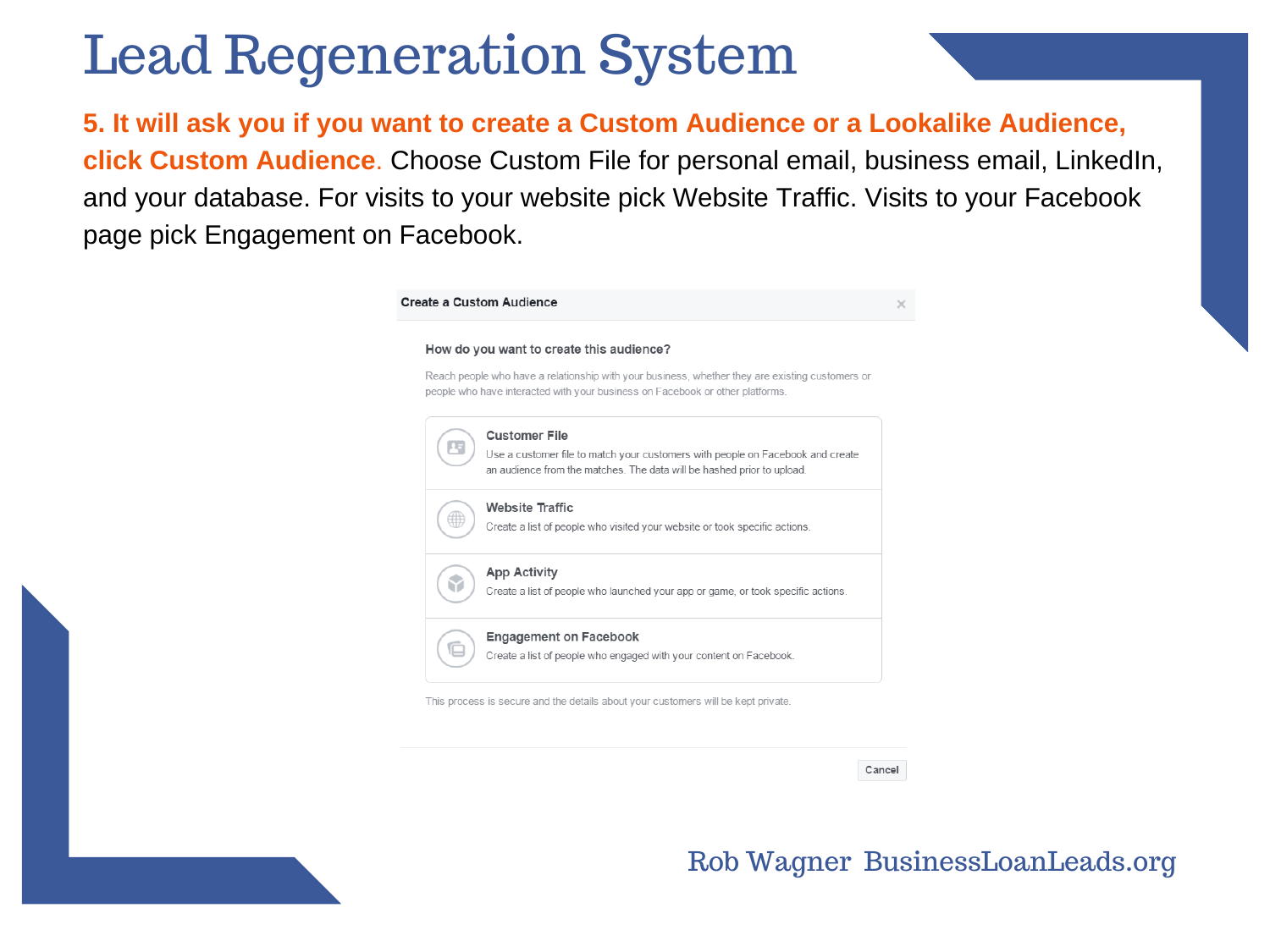### **6. For customer file click next, then choose "Add customers from your own file or copy and paste data."**

#### Create a Custom Audience

×

#### **Customer file**

#### Add customers from your own file or copy and paste data

Use your customers' information to match them with people on Facebook.



#### **Import from MailChimp**

Import email addresses directly from this third-party connection by providing your login credentials.

Customer file with lifetime value (LTV)



Include LTV for better performing lookalikes NEW

Use a file with LTV to create a lookalike more similar to your most valuable customers

**Back**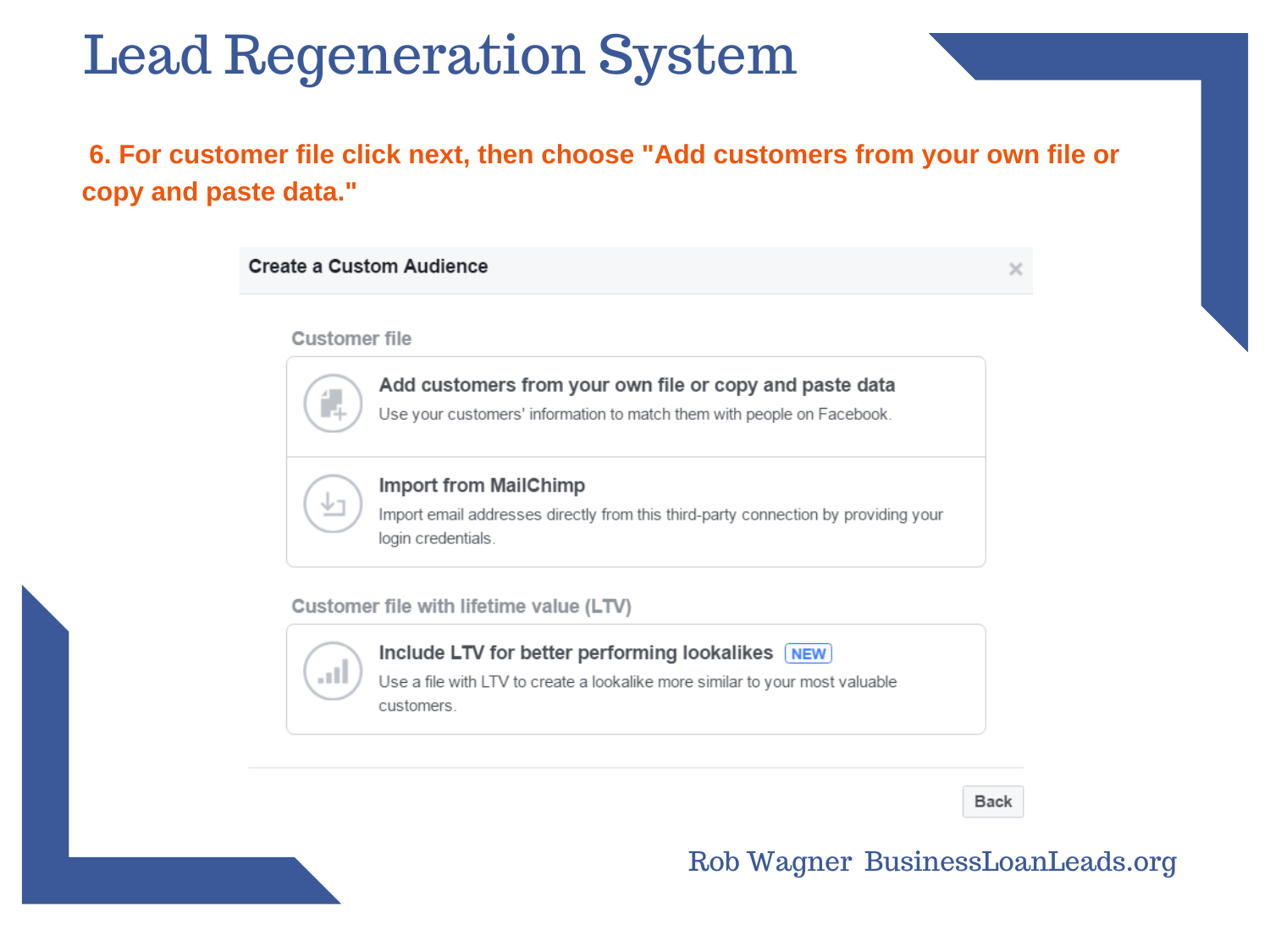#### **7. Upload, copy and paste, the values for the CSV upload.**

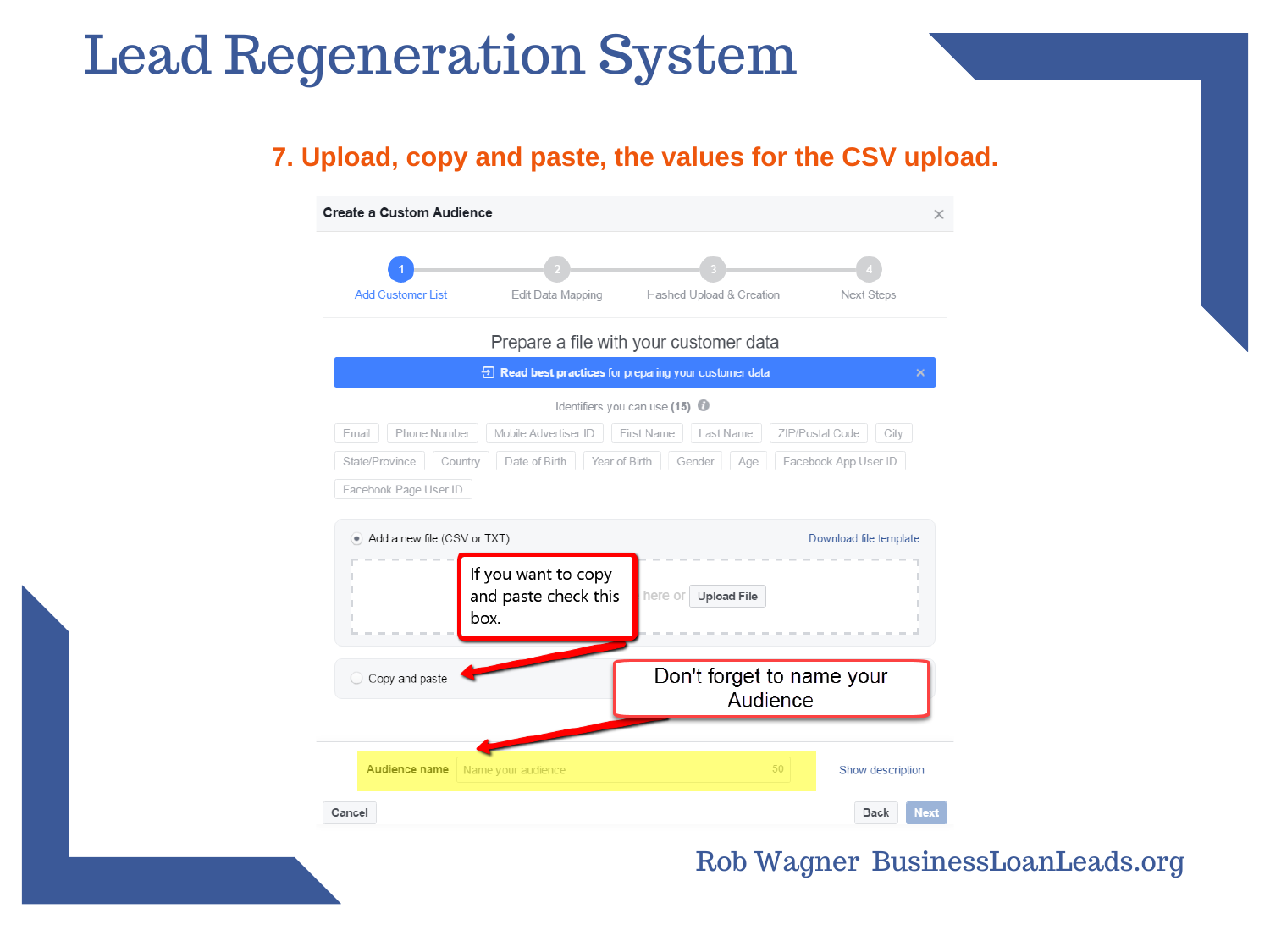# Lead Regeneration System **Create Your Ads**

### Winning Facebook Ad Layout Formula.

#1 Remember questions with a firm yes sell. "Are you ready to expand your business..."

#2 You customers have to know, like, and trust you before they will buy. Build rapport with them in this step.

#3 Create a sense of urgency.

#4 Borrowers want to know what you are going to DO for them.

#5 Tell them what to do, like click here!

#6 Compelling interesting image.

#7 Title of your offer.

#8 Increase the click rate, give them a cliff hanger!

#9 Don't let them go without telling them one more time where to go.

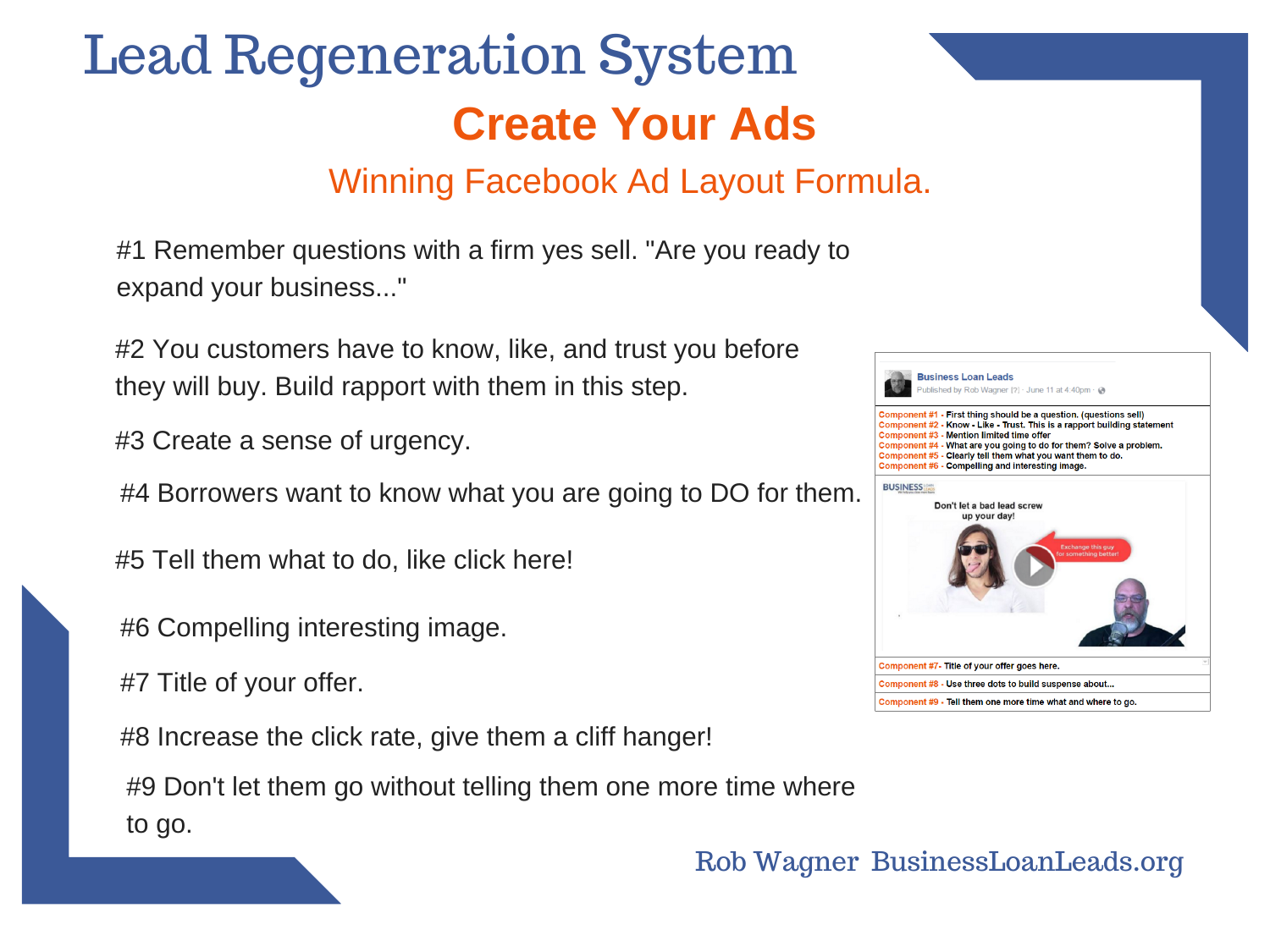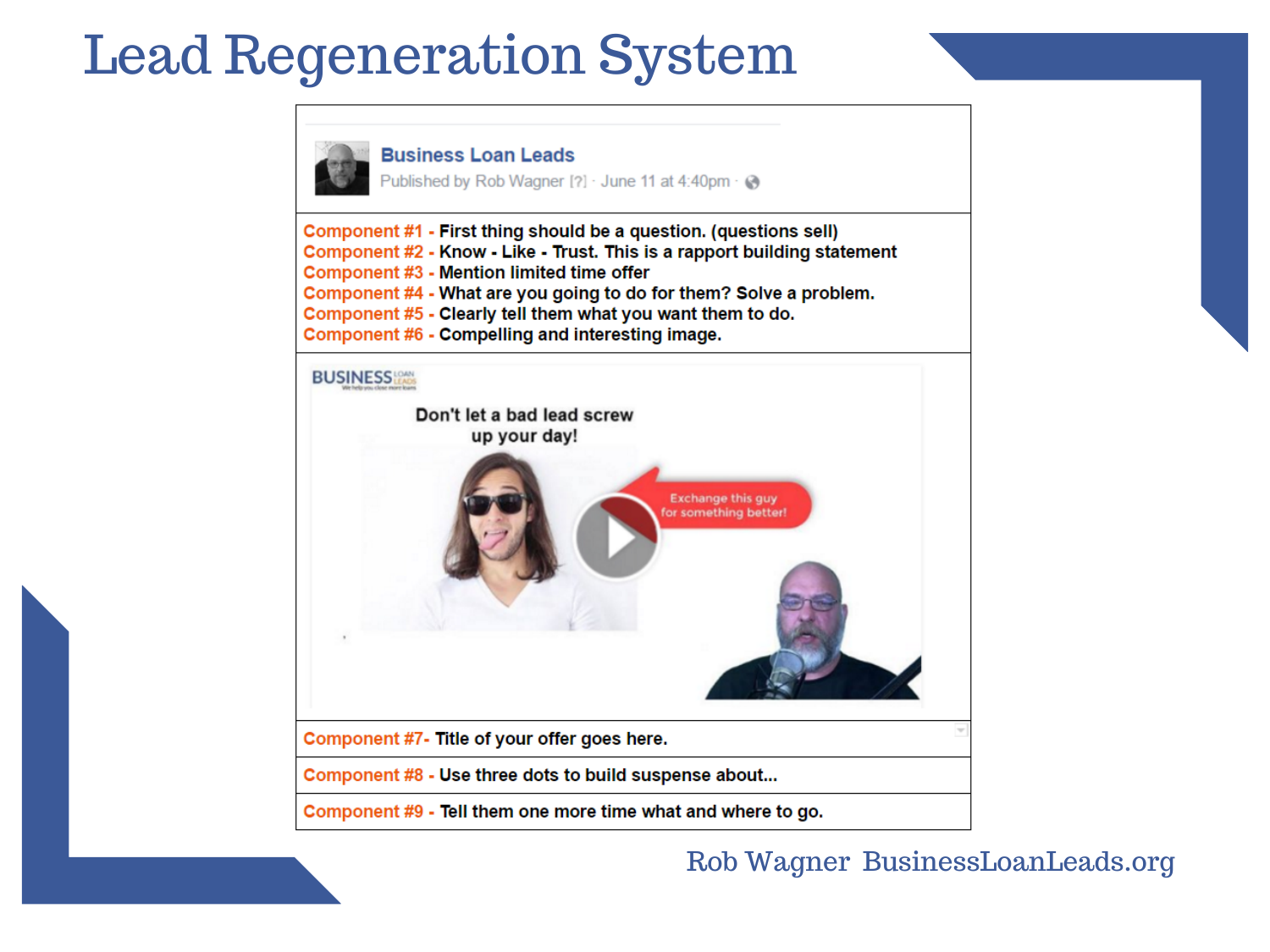### **What to do now?**

The Business Loan Lead Regeneration System is the start of a solid Facebook ad strategy that gets better with practice. Don't hesitate to change up the ads and to experiment with what works the best for your business. After what you offer to prospective borrowers, you could try a checklist or a guide on how to choose the best loan for your buiesnss.

This is the same system that I use every day, and I have increased conversions By 66% on BusinessLoanLeads.org. Use this system consistently and you will be pleasantly surprised at your results!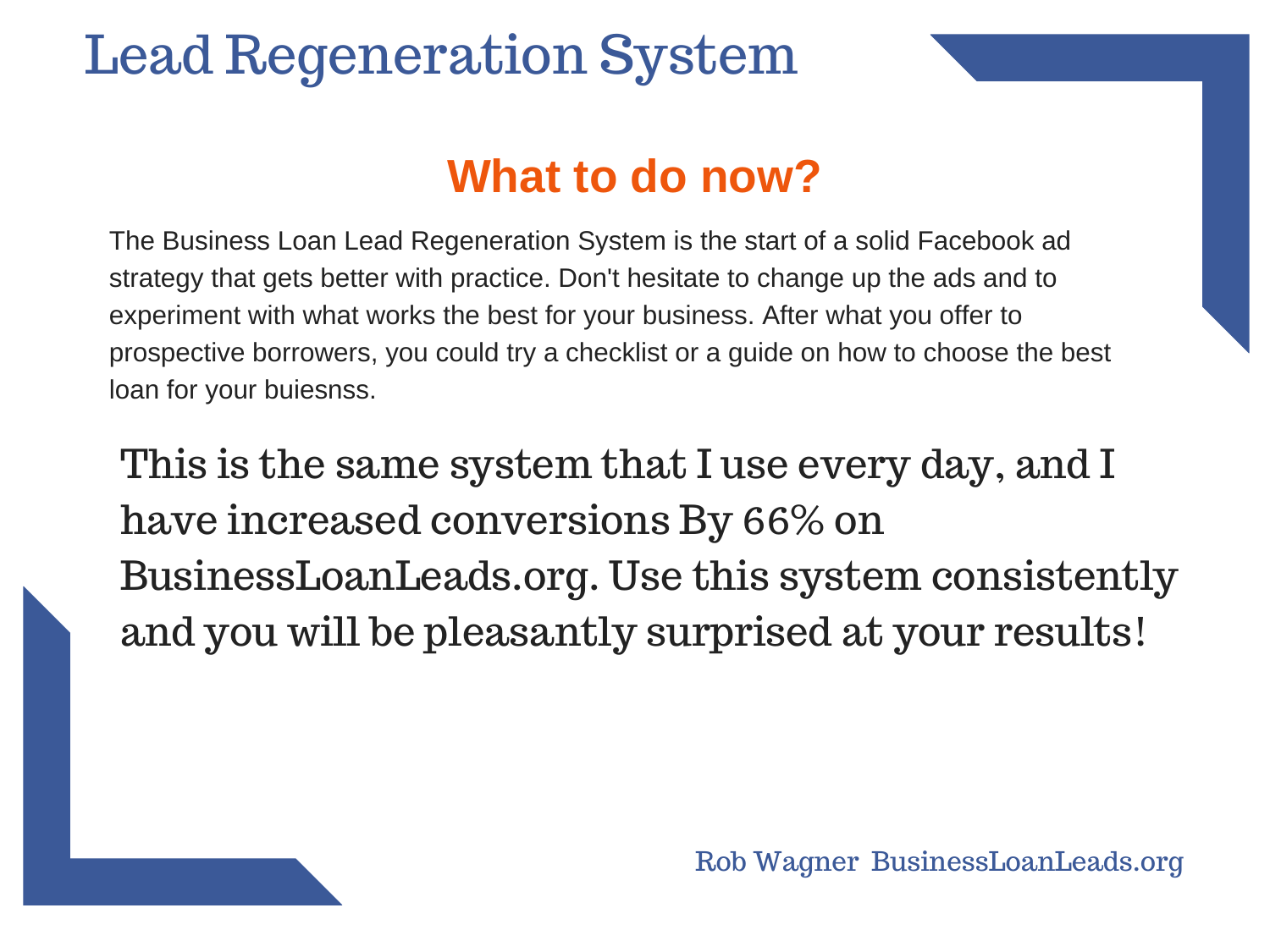### Business Loan Lead Regeneration System Checklist

#### **Create your custom audience**

Download database as a CSV file.



Website traffic. Install Facebook Pixel on your website.



- Download a CSV file of your personal and business email contacts as a CSV File.
- Download LinkedIn contacts as a CSV file.

### **Build your custom audience**

Log into Facebook Ads Manger and navigate to Audiences.



- Click on the blue button that says Audience.
- - Click Custom Audience. Click next.



Choose "add customers from your own file or copy and past data".



Upload CSV file or copy and paste.



Repeat for each audience.